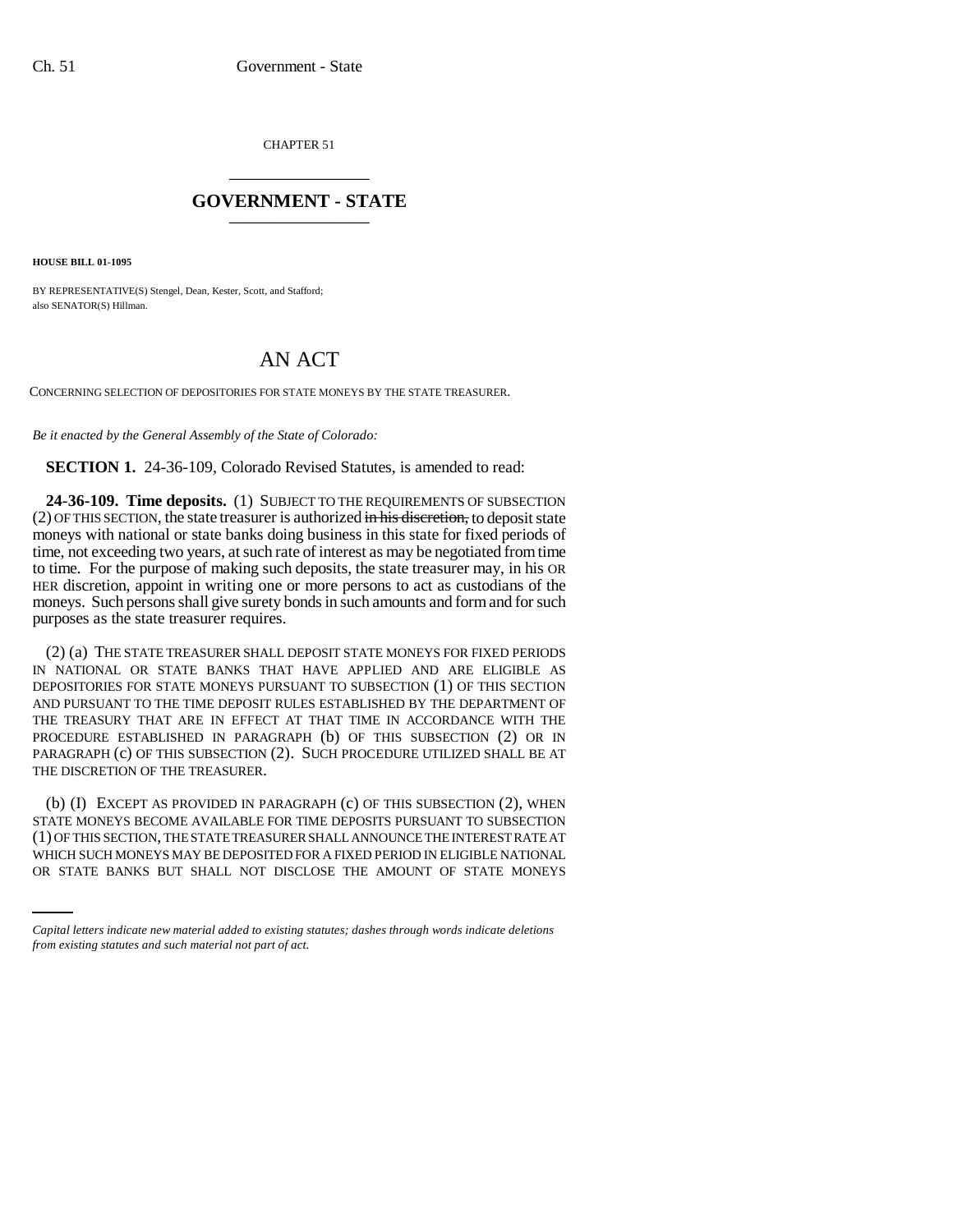#### AVAILABLE FOR DEPOSIT.

(II) AN ELIGIBLE NATIONAL OR STATE BANK MAY REQUEST THE STATE TREASURER TO DEPOSIT A SPECIFIED AMOUNT OF STATE MONEYS WITH THAT BANK AT THE INTEREST RATE ANNOUNCED BY THE TREASURER. EXCEPT AS OTHERWISE PROVIDED BY SUBPARAGRAPH (III) OF THIS PARAGRAPH (b), THE TREASURER SHALL DEPOSIT ALL OR A PORTION OF THE STATE MONEYS AVAILABLE FOR DEPOSIT WITH ANY ELIGIBLE NATIONAL OR STATE BANK OR BANKS MAKING SUCH A REQUEST IN AN AMOUNT EQUAL TO THE AMOUNT REQUESTED BY THAT BANK.

(III) IN THE EVENT THAT THE TOTAL AMOUNT OF STATE MONEYS REQUESTED FOR DEPOSIT BY ALL ELIGIBLE NATIONAL OR STATE BANKS PURSUANT TO SUBPARAGRAPH (II) OF THIS PARAGRAPH (b) EXCEEDS THE AMOUNT OF STATE MONEYS AVAILABLE FOR DEPOSIT, THE STATE TREASURER SHALL DETERMINE THE TOTAL AMOUNT OF STATE MONEYS THAT ALL SUCH BANKS REQUESTED FOR DEPOSIT AND CALCULATE THE PERCENTAGE OF SUCH TOTAL THAT EACH ELIGIBLE NATIONAL OR STATE BANK REQUESTED. THE STATE TREASURER SHALL DEPOSIT WITH EACH ELIGIBLE NATIONAL OR STATE BANK AN AMOUNT EQUAL TO THE PRODUCT OF SUCH PERCENTAGE MULTIPLIED BY THE TOTAL AMOUNT OF STATE MONEYS AVAILABLE FOR DEPOSIT.

(c) (I) IN THE ALTERNATIVE TO PARAGRAPH (b) OF THIS SUBSECTION (2), WHEN STATE MONEYS BECOME AVAILABLE FOR TIME DEPOSITS PURSUANT TO SUBSECTION (1) OF THIS SECTION, THE STATE TREASURER SHALL ANNOUNCE THE AMOUNT OF STATE MONEYS AVAILABLE FOR DEPOSIT FOR A FIXED PERIOD IN ANY ELIGIBLE NATIONAL OR STATE BANK BUT SHALL NOT ANNOUNCE THE INTEREST RATE AT WHICH SUCH MONEYS SHALL BE DEPOSITED.

(II) EXCEPT AS PROVIDED BY SUBPARAGRAPH (III) OF THIS PARAGRAPH (c), ANY ELIGIBLE NATIONAL OR STATE BANK MAY SUBMIT A BID TO THE STATE TREASURER SPECIFYING THE INTEREST RATE THAT SUCH BANK WILL PAY IF STATE MONEYS ARE DEPOSITED IN SUCH BANK AND THE AMOUNT OF SUCH MONEYS THE BANK WILL ACCEPT FOR DEPOSIT AT THAT INTEREST RATE. THE BANK SUBMITTING A BID WITH THE HIGHEST INTEREST RATE SHALL BE AWARDED THE DEPOSIT OF STATE MONEYS IN THE FULL AMOUNT REQUESTED OR THE FULL AMOUNT AVAILABLE FOR DEPOSIT AT THAT TIME, WHICHEVER IS LESS.

(III) IN THE EVENT THAT TWO OR MORE ELIGIBLE NATIONAL OR STATE BANKS SUBMIT THE HIGHEST BID FOR THE SAME INTEREST RATE AND THE TOTAL AMOUNT REQUESTED FOR DEPOSIT BY THE BANKS EXCEEDS THE AMOUNT OF STATE MONEYS AVAILABLE FOR DEPOSIT AT THAT TIME, THE STATE TREASURER SHALL DETERMINE THE TOTAL AMOUNT OF STATE MONEYS THAT ALL SUCH BANKS REQUESTED FOR DEPOSIT AND CALCULATE THE PERCENTAGE OF SUCH TOTAL THAT EACH ELIGIBLE NATIONAL OR STATE BANK REQUESTED. THE STATE TREASURER SHALL DEPOSIT WITH EACH ELIGIBLE NATIONAL OR STATE BANK AN AMOUNT EQUAL TO THE PRODUCT OF SUCH PERCENTAGE MULTIPLIED BY THE TOTAL AMOUNT OF STATE MONEYS AVAILABLE FOR DEPOSIT.

(IV) IN THE EVENT THAT DEPOSITING STATE MONEYS IN THE HIGHEST BIDDING ELIGIBLE NATIONAL OR STATE BANK OR BANKS DOES NOT EXHAUST THE TOTAL AMOUNT OF STATE MONEYS AVAILABLE FOR DEPOSIT AT THAT TIME, THE STATE TREASURER SHALL DEPOSIT THE REMAINING STATE MONEYS IN OTHER ELIGIBLE BANKS GIVING PRIORITY TO THE HIGHEST REMAINING BIDDERS.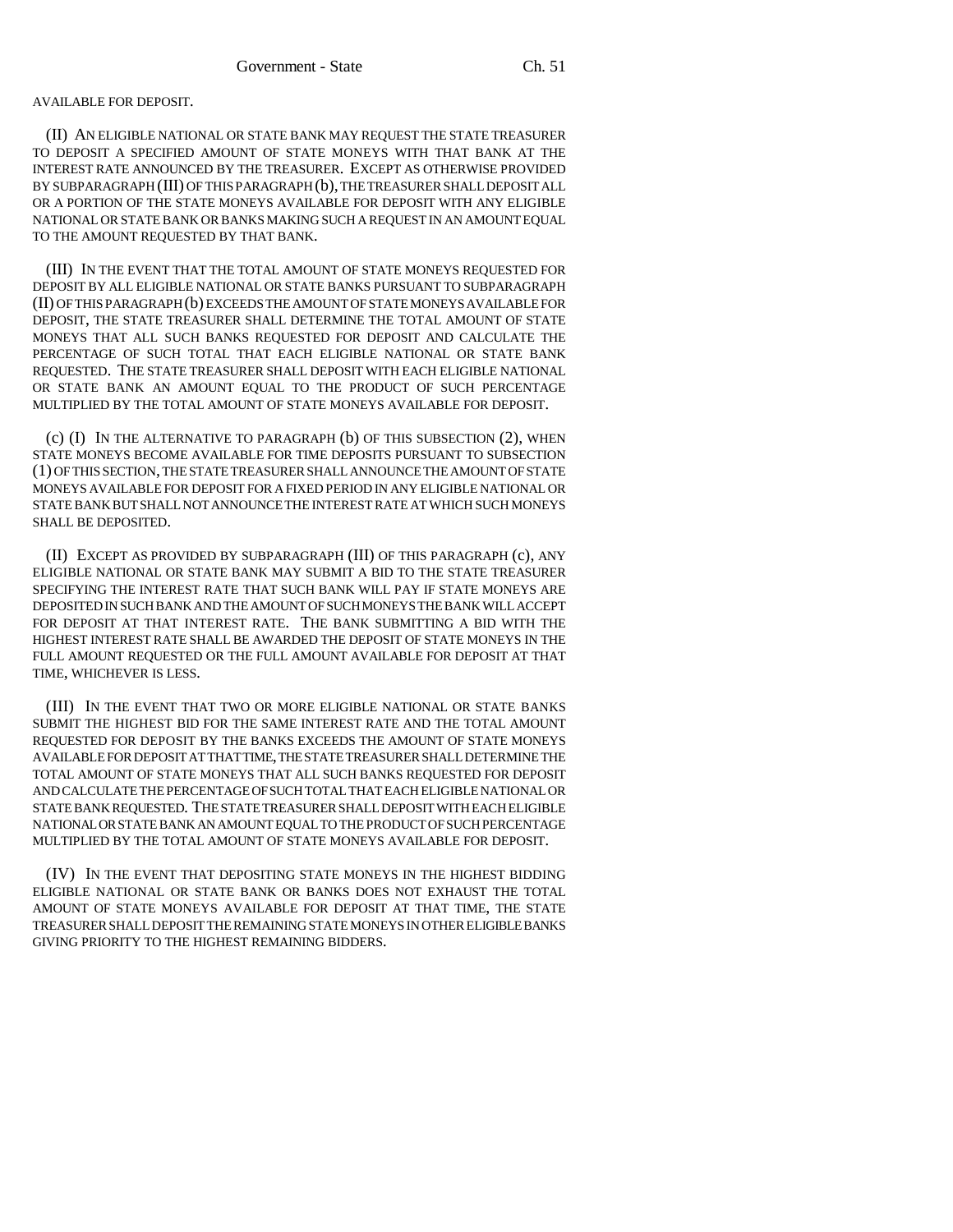#### Ch. 51 Government - State

(V) THE STATE TREASURER SHALL HAVE THE AUTHORITY TO ESTABLISH A MINIMUM ACCEPTABLE BID FOR AN INTEREST RATE. THE RATE SHALL BE ANNOUNCED BEFORE THE START OF THE BIDDING BY ANY ELIGIBLE NATIONAL OR STATE BANK.

**SECTION 2.** 24-36-112 (1), Colorado Revised Statutes, is amended, and the said 24-36-112 is further amended BY THE ADDITION OF A NEW SUBSECTION, to read:

**24-36-112. Deposits in savings and loan associations.** (1) SUBJECT TO THE REQUIREMENTS OF SUBSECTION (4) OF THIS SECTION, the state treasurer is authorized in his discretion to deposit state moneys with any state-chartered savings and loan association, or federally chartered savings and loan association having its principal office in this state, for fixed periods of time not exceeding three years, at such rate of interest as may be negotiated from time to time, but in no event shall any such deposit be in excess of the amount insured by the federal savings and loan insurance corporation, unless such savings and loan association has been designated as an eligible public depository by the state commissioner of financial services, pursuant to the provisions of article 47 of title 11, C.R.S.

(4) (a) THE STATE TREASURER SHALL DEPOSIT STATE MONEYS FOR FIXED PERIODS IN STATE-CHARTERED OR FEDERALLY CHARTERED SAVINGS AND LOAN ASSOCIATIONS THAT HAVE APPLIED AND ARE ELIGIBLE AS DEPOSITORIES FOR STATE MONEYS PURSUANT TO SUBSECTION (1) OF THIS SECTION AND PURSUANT TO THE TIME DEPOSIT RULES ESTABLISHED BY THE DEPARTMENT OF THE TREASURY THAT ARE IN EFFECT AT THAT TIME IN ACCORDANCE WITH THE PROCEDURE ESTABLISHED IN PARAGRAPH (b) OF THIS SUBSECTION (4) OR IN PARAGRAPH (c) OF THIS SUBSECTION (4). SUCH PROCEDURE UTILIZED SHALL BE AT THE DISCRETION OF THE TREASURER.

(b) (I) EXCEPT AS PROVIDED IN PARAGRAPH (c) OF THIS SUBSECTION (4), WHEN STATE MONEYS BECOME AVAILABLE FOR TIME DEPOSITS PURSUANT TO SUBSECTION (1) OF THIS SECTION, THE STATE TREASURER SHALL ANNOUNCE THE INTEREST RATE AT WHICH STATE MONEYS MAY BE DEPOSITED FOR A FIXED PERIOD IN ELIGIBLE STATE-CHARTERED OR FEDERALLY CHARTERED SAVINGS AND LOAN ASSOCIATIONS BUT SHALL NOT DISCLOSE THE AMOUNT OF STATE MONEYS AVAILABLE FOR DEPOSIT.

(II) AN ELIGIBLE STATE-CHARTERED OR FEDERALLY CHARTERED SAVINGS AND LOAN ASSOCIATION MAY REQUEST THE STATE TREASURER TO DEPOSIT A SPECIFIED AMOUNT OF STATE MONEYS IN THAT SAVINGS AND LOAN ASSOCIATION AT THE INTEREST RATE ANNOUNCED BY THE TREASURER. EXCEPT AS OTHERWISE PROVIDED BY SUBPARAGRAPH (III) OF THIS PARAGRAPH (b), THE TREASURER SHALL DEPOSIT ALL OR A PORTION OF THE STATE MONEYS AVAILABLE FOR DEPOSIT WITH ANY ELIGIBLE STATE-CHARTERED OR FEDERALLY CHARTERED SAVINGS AND LOAN ASSOCIATION OR ASSOCIATIONS MAKING SUCH A REQUEST IN AN AMOUNT EQUAL TO THE AMOUNT REQUESTED BY THAT SAVINGS AND LOAN ASSOCIATION.

(III) IN THE EVENT THAT THE TOTAL AMOUNT OF STATE MONEYS REQUESTED FOR DEPOSIT BY ALL ELIGIBLE STATE-CHARTERED OR FEDERALLY CHARTERED SAVINGS AND LOAN ASSOCIATIONS PURSUANT TO SUBPARAGRAPH (II) OF THIS PARAGRAPH (b) EXCEEDS THE AMOUNT OF STATE MONEYS AVAILABLE FOR DEPOSIT, THE STATE TREASURER SHALL DETERMINE THE TOTAL AMOUNT OF STATE MONEYS THAT ALL SUCH SAVINGS AND LOAN ASSOCIATIONS REQUESTED FOR DEPOSIT AND CALCULATE THE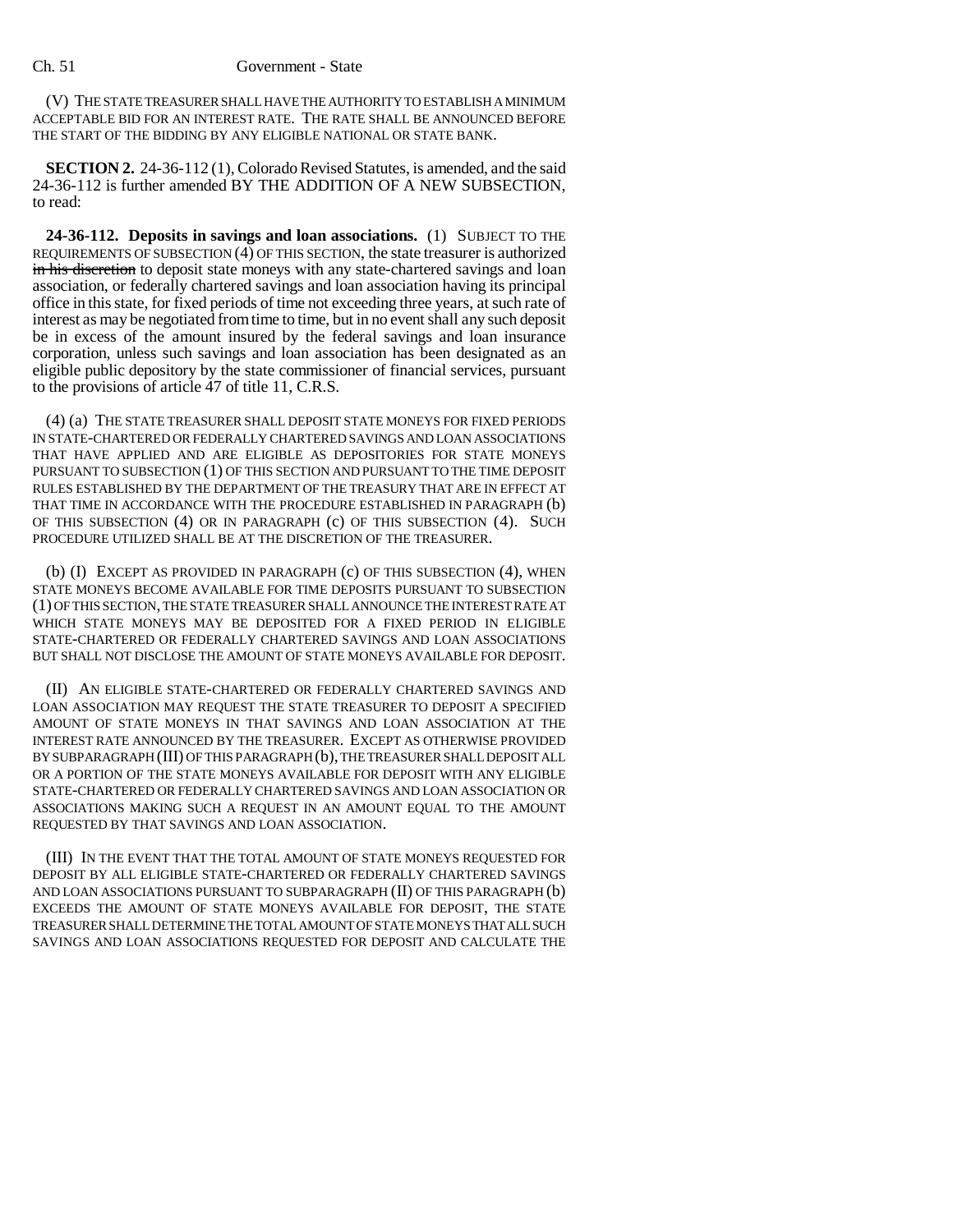PERCENTAGE OF SUCH TOTAL THAT EACH ELIGIBLE STATE-CHARTERED OR FEDERALLY CHARTERED SAVINGS AND LOAN ASSOCIATION REQUESTED. THE STATE TREASURER SHALL DEPOSIT WITH EACH ELIGIBLE STATE-CHARTERED OR FEDERALLY CHARTERED SAVINGS AND LOAN ASSOCIATION AN AMOUNT EQUAL TO THE PRODUCT OF SUCH PERCENTAGE MULTIPLIED BY THE TOTAL AMOUNT OF STATE MONEYS AVAILABLE FOR DEPOSIT.

(c) (I) IN THE ALTERNATIVE TO PARAGRAPH (b) OF THIS SUBSECTION (4), WHEN STATE MONEYS BECOME AVAILABLE FOR TIME DEPOSITS PURSUANT TO SUBSECTION (1) OF THIS SECTION, THE STATE TREASURER SHALL ANNOUNCE THE AMOUNT OF STATE MONEYS AVAILABLE FOR DEPOSIT FOR A FIXED PERIOD IN ANY ELIGIBLE STATE-CHARTERED OR FEDERALLY CHARTERED SAVINGS AND LOAN ASSOCIATIONS BUT SHALL NOT ANNOUNCE THE INTEREST RATE AT WHICH SUCH MONEYS SHALL BE DEPOSITED.

(II) EXCEPT AS PROVIDED BY SUBPARAGRAPH (III) OF THIS PARAGRAPH (c), ANY ELIGIBLE STATE-CHARTERED OR FEDERALLY CHARTERED SAVINGS AND LOAN ASSOCIATION MAY SUBMIT A BID TO THE STATE TREASURER SPECIFYING THE INTEREST RATE THAT THE ELIGIBLE SAVINGS AND LOAN ASSOCIATION WILL PAY IF STATE MONEYS ARE DEPOSITED IN SUCH SAVINGS AND LOAN ASSOCIATION AND THE AMOUNT OF SUCH MONEYS THE SAVINGS AND LOAN ASSOCIATION WILL ACCEPT FOR DEPOSIT AT THAT INTEREST RATE. THE SAVINGS AND LOAN ASSOCIATION SUBMITTING A BID WITH THE HIGHEST INTEREST RATE SHALL BE AWARDED THE DEPOSIT OF STATE MONEYS IN THE FULL AMOUNT REQUESTED OR THE FULL AMOUNT AVAILABLE FOR DEPOSIT AT THAT TIME, WHICHEVER IS LESS.

(III) IN THE EVENT THAT TWO OR MORE ELIGIBLE STATE-CHARTERED OR FEDERALLY CHARTERED SAVINGS AND LOAN ASSOCIATIONS SUBMIT THE HIGHEST BID FOR THE SAME INTEREST RATE AND THE TOTAL AMOUNT REQUESTED FOR DEPOSIT BY THE ELIGIBLE SAVINGS AND LOAN ASSOCIATIONS EXCEEDS THE AMOUNT OF STATE MONEYS AVAILABLE FOR DEPOSIT AT THAT TIME, THE STATE TREASURER SHALL DETERMINE THE TOTAL AMOUNT OF STATE MONEYS THAT ALL SUCH SAVINGS AND LOAN ASSOCIATIONS REQUESTED FOR DEPOSIT AND CALCULATE THE PERCENTAGE OF SUCH TOTAL THAT EACH ELIGIBLE STATE-CHARTERED OR FEDERALLY CHARTERED SAVINGS AND LOAN ASSOCIATION REQUESTED. THE STATE TREASURER SHALL DEPOSIT WITH EACH ELIGIBLE STATE-CHARTERED OR FEDERALLY CHARTERED SAVINGS AND LOAN ASSOCIATION AN AMOUNT EQUAL TO THE PRODUCT OF SUCH PERCENTAGE MULTIPLIED BY THE TOTAL AMOUNT OF STATE MONEYS AVAILABLE FOR DEPOSIT.

(IV) IN THE EVENT THAT DEPOSITING STATE MONEYS IN THE HIGHEST BIDDING ELIGIBLE STATE-CHARTERED OR FEDERALLY CHARTERED SAVINGS AND LOAN ASSOCIATION OR ASSOCIATIONS DOES NOT EXHAUST THE STATE MONEYS AVAILABLE FOR DEPOSIT AT THAT TIME, THE STATE TREASURER SHALL DEPOSIT THE REMAINING MONEYS IN OTHER ELIGIBLE SAVINGS AND LOAN ASSOCIATIONS GIVING PRIORITY TO THE HIGHEST REMAINING BIDDERS.

(V) THE STATE TREASURER SHALL HAVE THE AUTHORITY TO ESTABLISH A MINIMUM ACCEPTABLE BID FOR AN INTEREST RATE. THE RATE SHALL BE ANNOUNCED BEFORE THE START OF THE BIDDING BY ANY ELIGIBLE STATE-CHARTERED OR FEDERALLY CHARTERED SAVINGS AND LOAN ASSOCIATION.